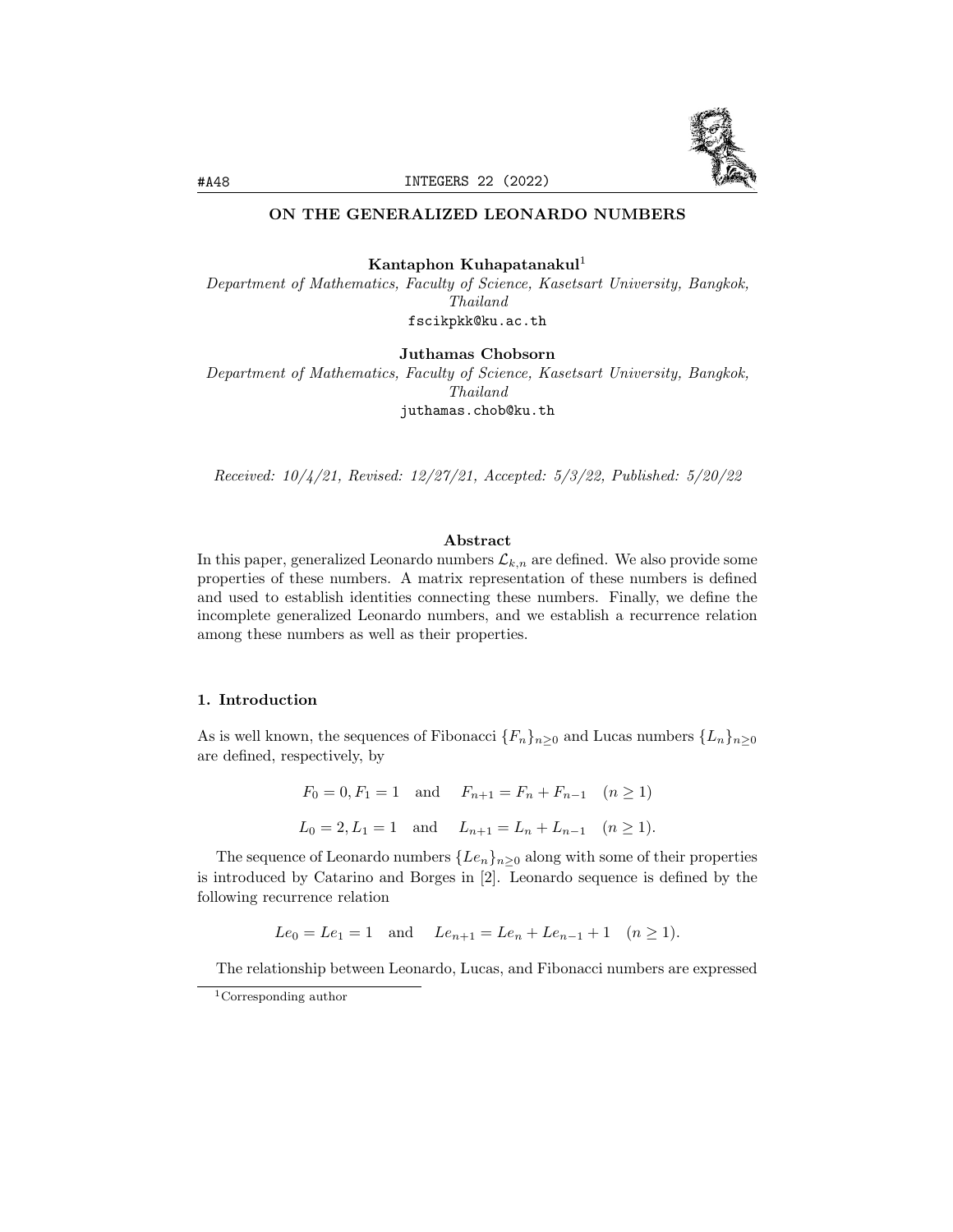in the following identities, see [2],

$$
Le_n = 2F_{n+1} - 1\tag{1.1}
$$

$$
Le_n = L_{n+2} - F_{n+2} - 1 \tag{1.2}
$$

$$
Le_n = \frac{2}{5}(L_n + L_{n+2}) - 1,\t\t(1.3)
$$

and see more properties [1]-[4].

In this work, we will define the generalized Leonardo numbers and exhibit some properties of these numbers. We consider the generalized Leonardo sequence that is also an integer sequence related to both the Fibonacci and Lucas sequences.

### 2. Generalized Leonardo Numbers

We begin by defining a sequence of the generalized Leonardo numbers and establish its basic properties.

**Definition 1.** For a fixed positive integer  $k$ , define the generalized Leonardo sequence  $\{\mathcal{L}_{k,n}\}_{n\geq 0}$  by

$$
\mathcal{L}_{k,n} = \mathcal{L}_{k,n-1} + \mathcal{L}_{k,n-2} + k \quad (n \ge 2),
$$

with the initial conditions  $\mathcal{L}_{k,0} = \mathcal{L}_{k,1} = 1$ .

Let us look at some particular cases.

- If  $k = 1$ , the generalized Leonardo numbers are the classical Leonardo numbers  $\mathcal{L}_{1,n} = Le_n.$
- If k is an odd integer, then  $\mathcal{L}_{k,n}$  is an odd number for all n.
- If k is an even integer, then  $\mathcal{L}_{k,n}$  is an even number, where  $n \equiv 2 \pmod{3}$ , and otherwise,  $\mathcal{L}_{k,n}$  is an odd number.

We establish a connection between the generalized Leonardo numbers and the Fibonacci and Lucas numbers.

**Theorem 1.** For  $n \geq 0$ , we have

$$
\mathcal{L}_{k,n} = (k+1)F_{n+1} - k.\tag{2.1}
$$

*Proof.* It is easy to check that Equation (2.1) holds for  $n = 0, 1$ . Assume it holds for  $n(\geq 2)$ . By definition and the inductive hypothesis, we obtain

$$
\mathcal{L}_{k,n+1} = \mathcal{L}_{k,n} + \mathcal{L}_{k,n-1} + k
$$
  
=  $(k+1)F_{n+1} - k + (k+1)F_n - k + k$   
=  $(k+1)F_{n+2} - k$ ,

which shows that Equation (2.1) holds for  $n + 1$ , thereby proving the theorem.  $\Box$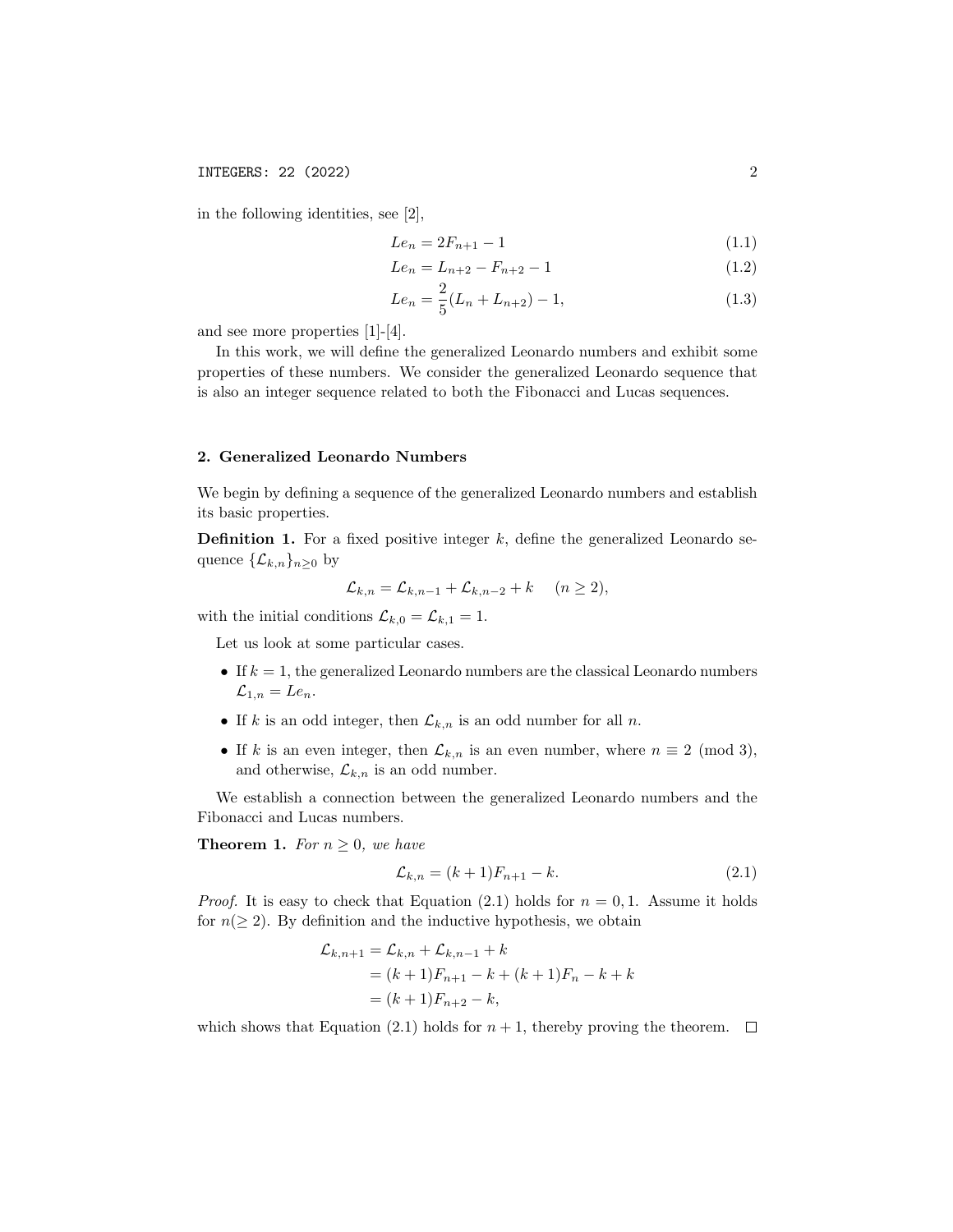INTEGERS: 22 (2022) 3

The relationship between the Fibonacci and Lucas numbers  $L_n = F_{n+1} + F_{n-1}$ , we get

$$
\mathcal{L}_{k,n} = (k+1)(L_n - F_{n-1}) - k. \tag{2.2}
$$

Particular case for  $k = 1$ , Equations (2.1) and (2.2) become Equations (1.1) and (1.2), respectively.

Since  $F_{-n} = (-1)^{n+1}F_n$ , we can derive the following identity for the generalized Leonardo numbers with negative subscripts.

**Theorem 2.** For  $n \geq 0$ , we have

$$
\mathcal{L}_{k,-n} = \begin{cases}\n(-1)^n \mathcal{L}_{k,n-2} , & \text{if } n \text{ even} \\
(-1)^n \mathcal{L}_{k,n-2} - 2k , & \text{if } n \text{ odd}\n\end{cases}.
$$
\n(2.3)

Taking  $k = 1$  in Theorem 2, we get  $Le_{-n} = (-1)^n (Le_{n-2} + 1) - 1$ , (see [1, Theorem 2.1]).

We give the following summation formulas of the generalized Leonardo numbers by using Equation (2.1) and a well-known identity of the Fibonacci numbers.

**Theorem 3.** For  $n \geq 0$ , we have

(i) 
$$
\sum_{i=0}^{n} \mathcal{L}_{k,i} = \mathcal{L}_{k,n+2} - k(n+1) - 1
$$
  
\n(ii) 
$$
\sum_{i=0}^{n} \mathcal{L}_{k,2i} = \mathcal{L}_{k,2n+1} - kn
$$
  
\n(iii) 
$$
\sum_{i=0}^{n} \mathcal{L}_{k,2i+1} = \mathcal{L}_{k,2n+2} - k(n+2).
$$

*Proof.* Since the proofs of all parts  $(i) - (iii)$  are quite similar, we only give a proof for part  $(i)$ . We have

$$
\sum_{i=0}^{n} \mathcal{L}_{k,i} = \sum_{i=0}^{n} ((k+1)F_{n+1} - k)
$$
  
=  $(k+1) \sum_{i=0}^{n} F_{n+1} - k(n+1)$   
=  $(k+1)(F_{n+3} - 1) - k(n+1)$   
=  $\mathcal{L}_{k,n+2} - k(n+1) - 1$ ,

as desired.

 $\Box$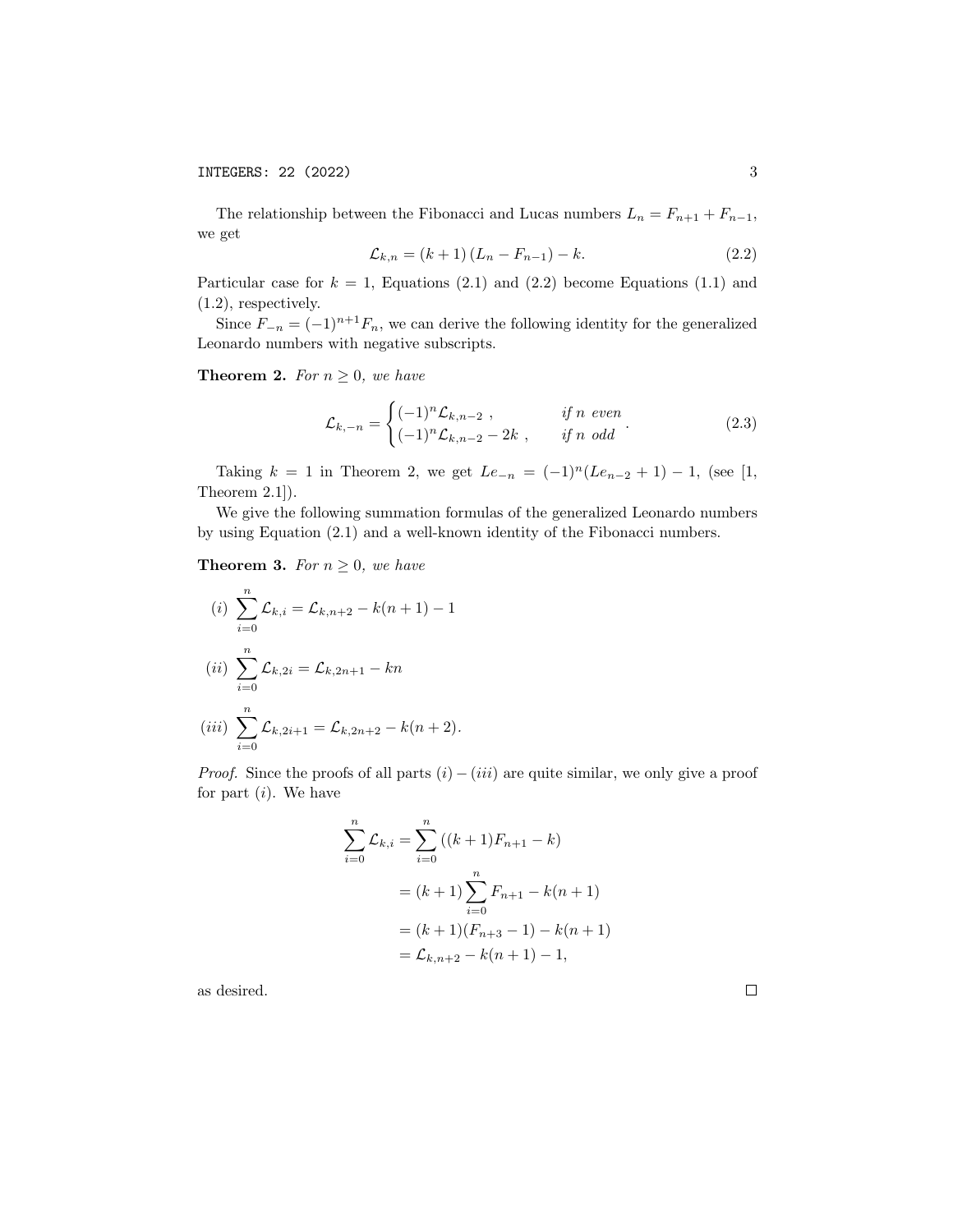Taking  $k = 1$  in Theorem 3, we get the identities of Proposition 3.1 in [2], respectively.

In  $[1]$ , they defined the matrix  $Q$  associated with the Leonardo numbers by

$$
Q = \begin{bmatrix} 2 & 1 & 0 \\ 0 & 0 & 1 \\ -1 & 0 & 0 \end{bmatrix}.
$$

In fact, the matrix  $Q$  is also the matrix representation of the generalized Leonardo numbers. It is easy to verify that

$$
Q^{n} = \frac{1}{k+1} \begin{bmatrix} \mathcal{L}_{k,n+2} - 1 & \mathcal{L}_{k,n+1} - 1 & \mathcal{L}_{k,n} - 1 \\ 1 - \mathcal{L}_{k,n} & 1 - \mathcal{L}_{k,n-1} & 1 - \mathcal{L}_{k,n-2} \\ 1 - \mathcal{L}_{k,n+1} & 1 - \mathcal{L}_{k,n} & 1 - \mathcal{L}_{k,n-1} \end{bmatrix}.
$$

**Theorem 4.** For  $n \geq 1$ , we have

$$
\begin{bmatrix} \mathcal{L}_{k,n+3} & \mathcal{L}_{k,n+2} & \mathcal{L}_{k,n+1} \\ \mathcal{L}_{k,n+2} & \mathcal{L}_{k,n+1} & \mathcal{L}_{k,n} \\ \mathcal{L}_{k,n+1} & \mathcal{L}_{k,n} & \mathcal{L}_{k,n-1} \end{bmatrix} = \begin{bmatrix} \mathcal{L}_{k,3} & \mathcal{L}_{k,2} & \mathcal{L}_{k,1} \\ \mathcal{L}_{k,2} & \mathcal{L}_{k,1} & \mathcal{L}_{k,0} \\ \mathcal{L}_{k,1} & \mathcal{L}_{k,0} & \mathcal{L}_{k,-1} \end{bmatrix} Q^n.
$$
 (2.4)

*Proof.* By induction on n, we see that Equation (2.4) holds for  $n = 1$ . Now assume Equation (2.4) is true for all integers  $n \geq 1$ . By the inductive hypothesis and the definition of  $\mathcal{L}_{k,n}$ , we obtain

$$
\begin{bmatrix}\n\mathcal{L}_{k,3} & \mathcal{L}_{k,2} & \mathcal{L}_{k,1} \\
\mathcal{L}_{k,2} & \mathcal{L}_{k,1} & \mathcal{L}_{k,0} \\
\mathcal{L}_{k,1} & \mathcal{L}_{k,0} & \mathcal{L}_{k,-1}\n\end{bmatrix} Q^{n+1} = \begin{bmatrix}\n\mathcal{L}_{k,3} & \mathcal{L}_{k,2} & \mathcal{L}_{k,1} \\
\mathcal{L}_{k,2} & \mathcal{L}_{k,1} & \mathcal{L}_{k,0} \\
\mathcal{L}_{k,1} & \mathcal{L}_{k,0} & \mathcal{L}_{k,-1}\n\end{bmatrix} Q^{n} Q
$$
\n
$$
= \begin{bmatrix}\n\mathcal{L}_{k,n+3} & \mathcal{L}_{k,n+2} & \mathcal{L}_{k,n+1} \\
\mathcal{L}_{k,n+2} & \mathcal{L}_{k,n+1} & \mathcal{L}_{k,n} \\
\mathcal{L}_{k,n+1} & \mathcal{L}_{k,n} & \mathcal{L}_{k,n-1}\n\end{bmatrix} \begin{bmatrix}\n2 & 1 & 0 \\
0 & 0 & 1 \\
-1 & 0 & 0\n\end{bmatrix}
$$
\n
$$
= \begin{bmatrix}\n\mathcal{L}_{k,n+4} & \mathcal{L}_{k,n+3} & \mathcal{L}_{k,n+2} \\
\mathcal{L}_{k,n+3} & \mathcal{L}_{k,n+3} & \mathcal{L}_{k,n+2} \\
\mathcal{L}_{k,n+2} & \mathcal{L}_{k,n+1} & \mathcal{L}_{k,n}\n\end{bmatrix},
$$

which shows that  $(2.4)$  holds for  $n + 1$ , thereby proving the theorem.

 $\Box$ 

Since  $Q^{m+n} = Q^{m-1}Q^{n+1}$ , equating (1,3)-entry on both sides of this matrix equation, we get the following corollary.

**Corollary 1.** For  $m, n \geq 1$ , we have

$$
\mathcal{L}_{k,m}\mathcal{L}_{k,n-1} + \mathcal{L}_{k,m-1}\mathcal{L}_{k,n} = \mathcal{L}_{k,m+1}\mathcal{L}_{k,n+1} - (k+1)\mathcal{L}_{k,m+n} - k.
$$
 (2.5)

Particular case for  $k = 1$ , Corollary 1 becomes Corollary 2.16 of [1]. Taking  $m = n$  in Equation (2.5), we obtain the following identity.

$$
\mathcal{L}_{k,2n} = \frac{1}{k+1} \left( \mathcal{L}_{k,n+1}^2 - 2\mathcal{L}_{k,n}\mathcal{L}_{k,n-1} - k \right).
$$
 (2.6)

When  $k = 1$ , Equation (2.6) is the example of Corollary 2.16 in [1].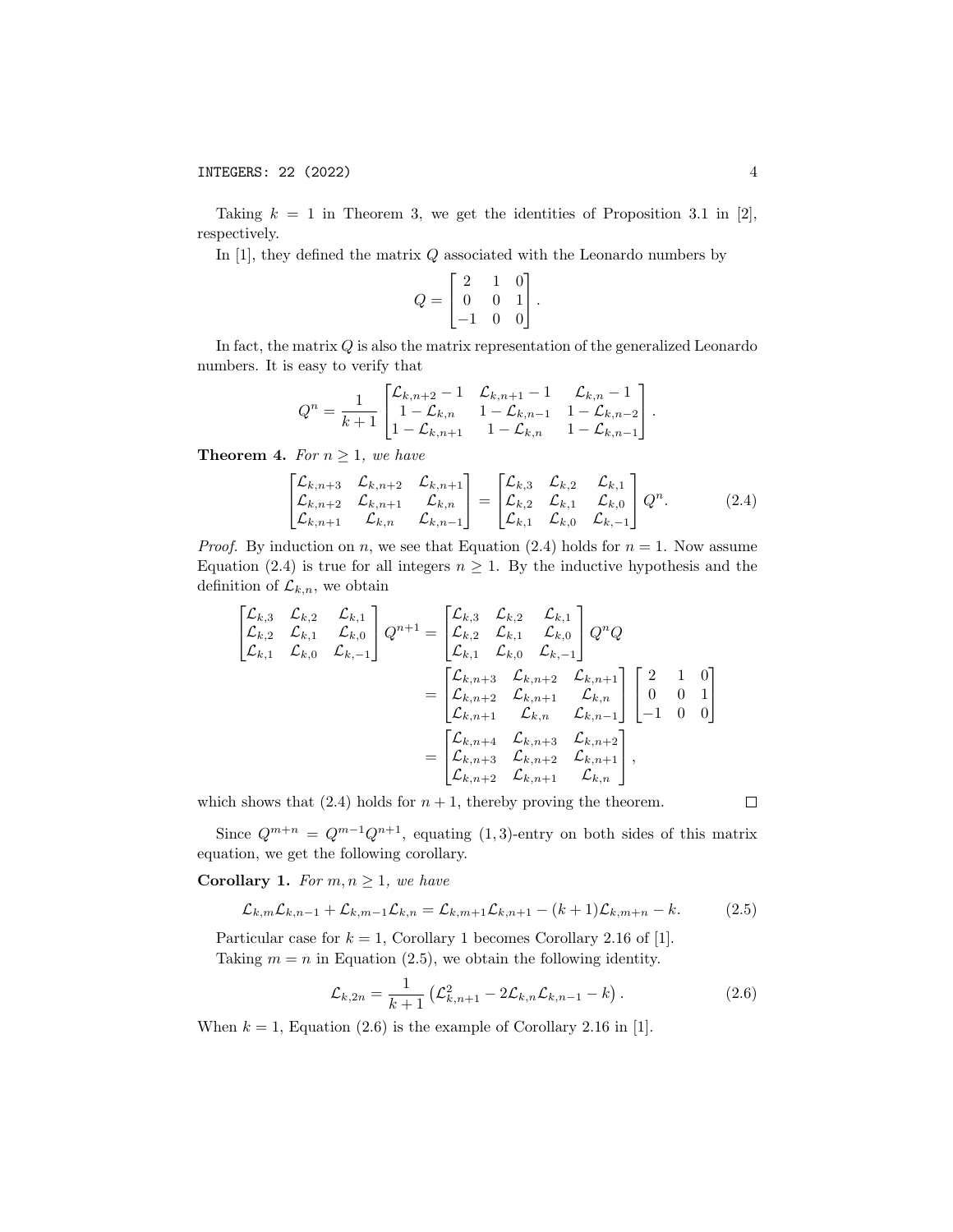# 3. The Incomplete Generalized Leonardo Numbers

In this section, we present the incomplete generalized Leonardo numbers which extend the incomplete Leonardo numbers of Catarino and Borges [3].

**Definition 2.** For a fixed non-negative integer  $k$ , define the incomplete generalized Leonardo numbers by

$$
\mathcal{L}_{k,n}^l = (k+1) \sum_{i=0}^l \binom{n-i}{i} - k \quad (0 \le l \le \lfloor \frac{n}{2} \rfloor; \ n \ge 0).
$$

We see that  $\mathcal{L}_{k,n}^0 = 1, \mathcal{L}_{k,n}^1 = n(k+1) - k$  and  $\mathcal{L}_{k,n}^{\lfloor \frac{n}{2} \rfloor} = \mathcal{L}_{k,n}$ .

**Theorem 5.** For a fixed non-negative integer k and  $n \in \mathbb{N}$ , the incomplete generalized Leonardo numbers satisfy the following recurrence equation:

$$
\mathcal{L}_{k,n+2}^{l+1} = \mathcal{L}_{k,n+1}^{l+1} + \mathcal{L}_{k,n}^{l} + k, \quad (0 \le l \le \frac{n-1}{2}).
$$
\n(3.1)

Proof. We have

$$
\mathcal{L}_{k,n+1}^{l+1} + \mathcal{L}_{k,n}^{l} + k = (k+1) \sum_{i=0}^{l+1} {n+1-i \choose i} - k + (k+1) \sum_{i=0}^{l} {n-i \choose i} - k + k
$$
  

$$
= (k+1) \sum_{i=0}^{l+1} \left( {n+1-i \choose i} + {n+1-i \choose i-1} \right) - k
$$
  

$$
= (k+1) \sum_{i=0}^{l+1} {n+2-i \choose i} - k
$$
  

$$
= \mathcal{L}_{k,n+2}^{l+1},
$$

as desired.

From Equation (3.1), we give the non-homogeneous recurrence equation of the incomplete generalized Leonardo numbers.

**Theorem 6.** For a fixed non-negative integer k and  $n \in \mathbb{N}$ , we have

$$
\mathcal{L}_{k,n+2}^l = \mathcal{L}_{k,n+1}^l + \mathcal{L}_{k,n}^l + k - (k+1) \binom{n-l}{l}, \quad (0 \le l \le \frac{n-1}{2}).\tag{3.2}
$$

 $\Box$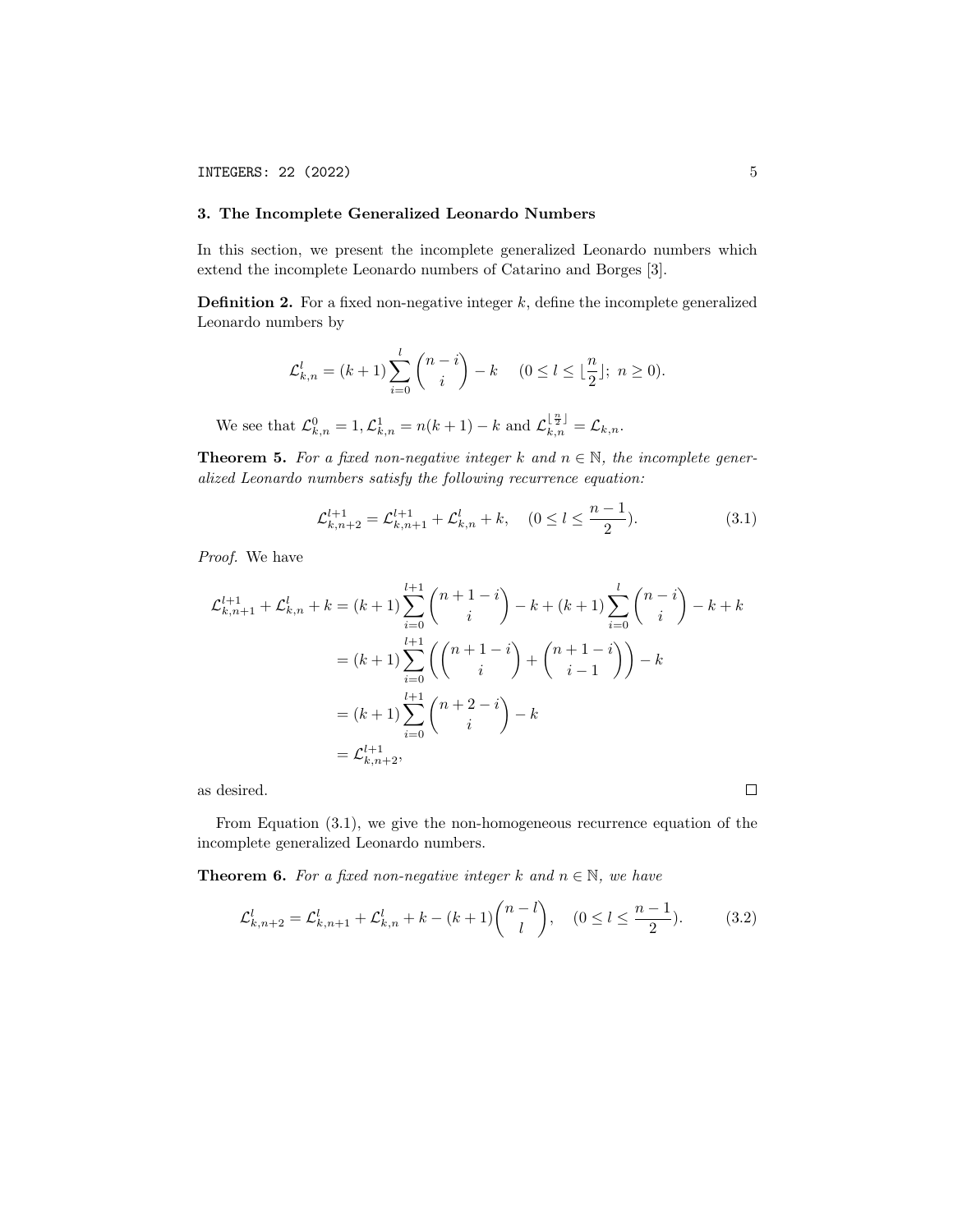INTEGERS: 22 (2022) 6

*Proof.* By Equation (3.1) and the definition of  $\mathcal{L}_{k,n}^l$ , we have

$$
\mathcal{L}_{k,n+2}^{l} - \mathcal{L}_{k,n+1}^{l} - \mathcal{L}_{k,n}^{l} - k = \mathcal{L}_{k,n+1}^{l} + \mathcal{L}_{k,n}^{l-1} + k - \mathcal{L}_{k,n+1}^{l} - \mathcal{L}_{k,n}^{l} - k
$$
  

$$
= \mathcal{L}_{k,n}^{l-1} - \mathcal{L}_{k,n}^{l}
$$
  

$$
= (k+1) \sum_{i=0}^{l-1} {n-i \choose i} - (k+1) \sum_{i=0}^{l} {n-i \choose i}
$$
  

$$
= (k+1){n-l \choose l},
$$

as desired.

Taking  $k = 1$ , Equation (3.2) becomes Equation (9) in [3]. Next, we give another property of the incomplete generalized Leonardo numbers.

**Theorem 7.** For a fixed non-negative integer k and  $n, s \in \mathbb{N}$ , we have

$$
\mathcal{L}_{k,n+2s}^{l+s} = \sum_{i=0}^{s} \binom{s}{i} \mathcal{L}_{k,n+i}^{l+i} + (2^s - 1)k, \quad (0 \le l \le \frac{n-s}{2}).\tag{3.3}
$$

*Proof.* By induction on s, we see that Equation (3.3) holds for  $s = 1$ . Now assume Equation (3.3) is true for all integers  $s \geq 1$ . By the inductive hypothesis and the definition of  $\mathcal{L}^l_{k,n}$ , we obtain

$$
\sum_{i=0}^{s+1} {s+1 \choose i} \mathcal{L}_{k,n+i}^{l+i} = \sum_{i=0}^{s+1} \left[ {s \choose i} + {s \choose i-1} \right] \mathcal{L}_{k,n+i}^{l+i}
$$
  

$$
= \sum_{i=0}^{s} {s \choose i} \mathcal{L}_{k,n+i}^{l+i} + \sum_{i=0}^{s+1} {s \choose i-1} \mathcal{L}_{k,n+i}^{l+i}
$$
  

$$
= \sum_{i=0}^{s} {s \choose i} \mathcal{L}_{k,n+i}^{l+i} + \sum_{i=0}^{s} {s \choose i} \mathcal{L}_{k,n+i+1}^{l+i+1}
$$
  

$$
= \mathcal{L}_{k,n+2s}^{l+s} - (2^s - 1)k + \mathcal{L}_{k,n+2s+1}^{l+s+1} - (2^s - 1)k
$$
  

$$
= \mathcal{L}_{k,n+2s+2}^{l+s+1} - k - (2^{s+1} - 2)k
$$
  

$$
= \mathcal{L}_{k,n+2s+2}^{l+s+1} - (2^{s+1} - 1)k,
$$

which shows that  $(3.3)$  holds for  $s + 1$ , thereby proving the theorem.

 $\Box$ 

Taking  $k = 1$  in Equation (3.3), we get

$$
Le_{n+2s}^{l+s} = \sum_{i=0}^{s} \binom{s}{i} Le_{n+i}^{l+i} + 2^s - 1, \quad (0 \le l \le \frac{n-s}{2}).
$$
 (3.4)

 $\Box$